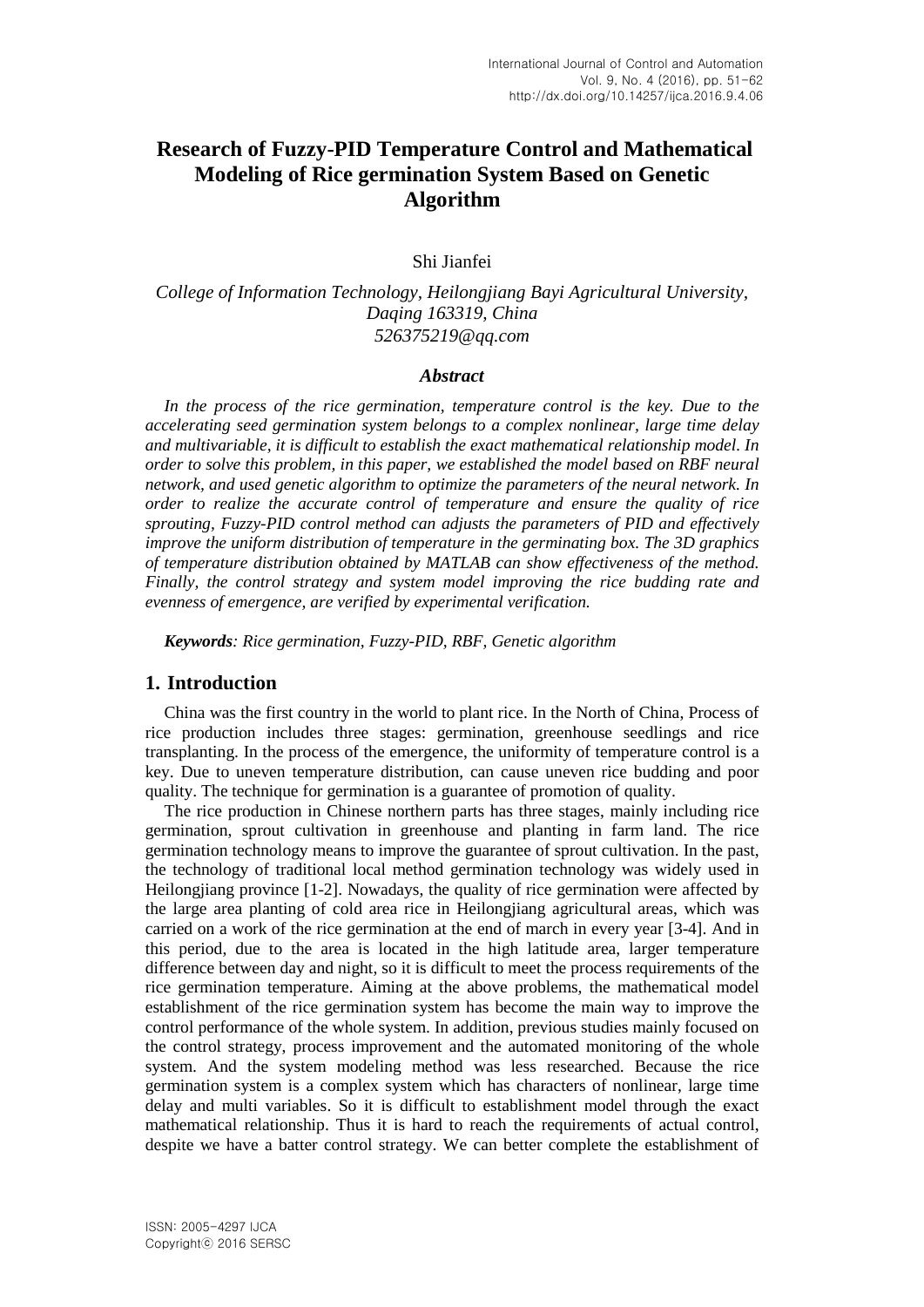mathematical model system by using the learning ability of neural network and the experimental data, to improve the systematic control accuracy and self adjustment ability, for making the rice germination to meet the technical requirements of the "fast, neat, uniform, strong", and ensure the germination rate at the same time.

## **2. The Working Principle Of The Rice Sprouting**

The rice germination is a measure that makes seeds early germination under a suitable environmental condition by controlling the parameters of temperature, moisture, oxygen. The process of rice germination has two operation periods, soaking operation period and germination operation period. They can be regarded as a control process of mutual independence, and the technological requirements also quite different between each other.

During the soaking operation period, the seeds need to be putted in water with a temperature of  $10^{\circ}$ C ~12<sup>o</sup>C, and the times of soaking should according to the status whether the seed absorb enough water to judgment. The standard contains that the seed will become transparence, the rice belly becomes white and visible. When stripped of the shell, the rice seed is easy to break and crush suggesting that seeds have absorbed enough water generally soaking  $6\neg 7$  days, of course, the soaking time also according to the varieties of seeds. After soaking seeds, we can directly germination rather than elutriation when the seeds have coating. In this process, due to the seeds is immersed in the water all the time, thus the temperature was controlled at a constant temperature. And the temperature using the traditional PID control can meet the process requirements.

During the germination operation period, there are two progresses: seeds broken its chest and common germination. The chest breaking process needs a high temperature, experimental results show that the best temperature for it was 32ºC. And time also should not be too long, to avoid the nutrients in seeds were consumed excessively. Temperature and humidity in the germination box need to be rapidly adjust after seeds breaking chest, and when the temperature was reduced to  $27^{\circ}$ C ~29 $^{\circ}$ C, starting constant temperature of germination. In the whole process, the key to guarantee the quality of the rice germination is to keep the temperature in box homogeneous distribution.

Most areas of Heilongjiang agricultural areas are using the germination method of water immersion which concentrated soaking [6-7]. It can be seen in Figure 1, the circulation and heating system of rice germination mainly conclude the germination box, pump and electrical heater, and so on.



1.Germinating Box 2. Support 3. Spray Pipe 4. Water Injection Valve 5. Backwater Valve 6. Water Injection Pipe 7. Return Pipe 8. Electric Heater 9. Check Valve 10. Variable Frequency Pump 11. Manual Valve

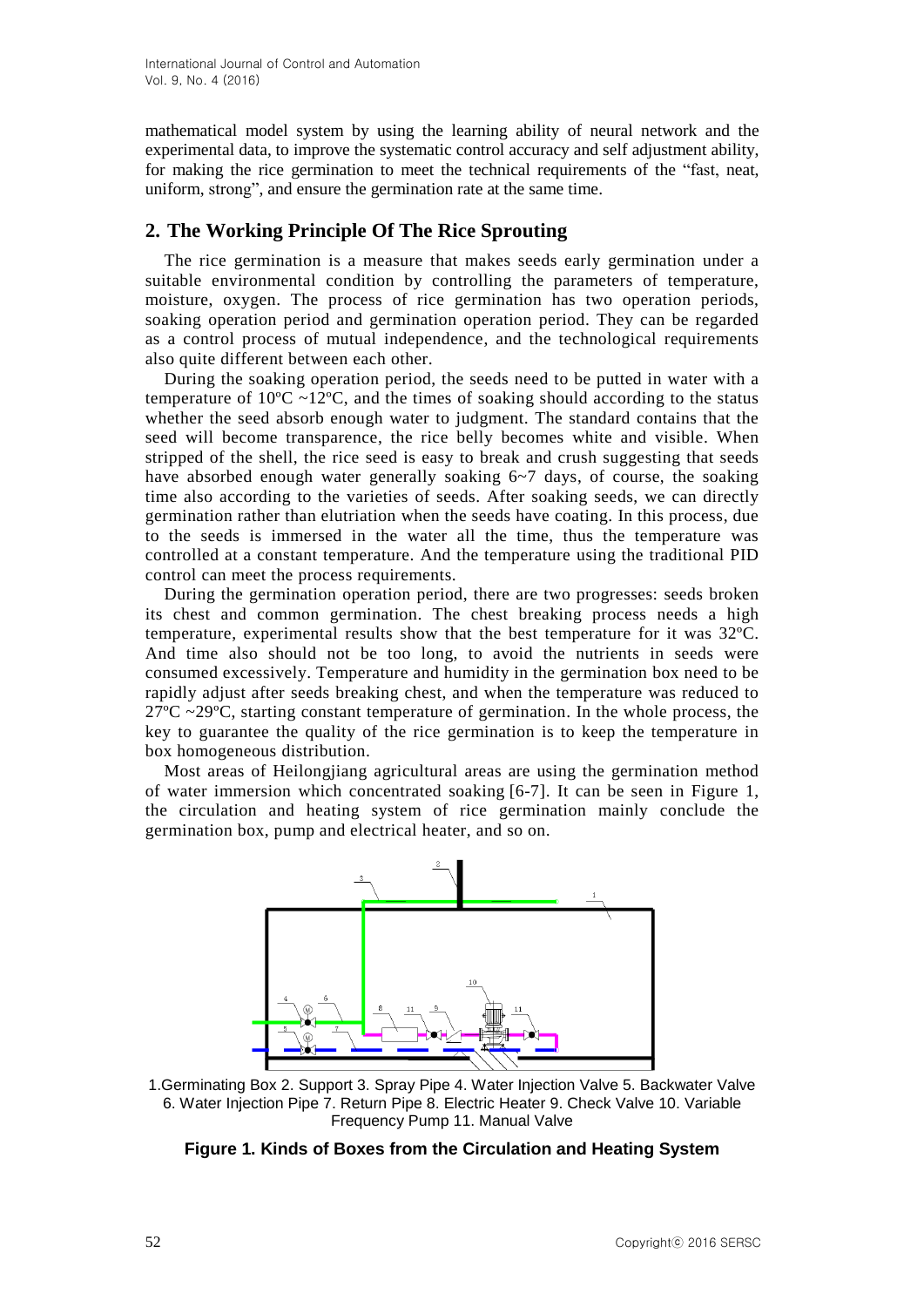In this system, the resistance stick was used to be a heat source of the heater. It transmits heat through water medium, to control the temperature rise and down. During the process of germination, the warm water was only retained about 15cm~20cm. The germination box water self circulation was completed through variable-frequency pump, and using the spray tube to spray on walls of the germination box, thus it can also achieve the regulation control to keep temperature and humidity. Therefore, the temperature and humidity were closely coupled in the progress of rice germination.

It can be found that The controlled key of the system is to complete the temperature control, and ensure the temperature homogenous distribution in the whole germination process, to avoid the local temperature is too high or too low, for guaranteeing the quality of rice germination through the analysis of the principle of soaking and germinating process.

#### **3. The Mathematical Modeling in Germination Process**

As a special single hidden layer neural network, RBF neural network has the advantages of simple structure, easy training and quick convergence speed of learning. So it widely used in engineering field of pattern recognition, target prediction and interpolation function at present [8]. But some disadvantages were existed in the application of RBF neural network primary algorithm, such as the experiment given of radial basis function density parameters, and the experience selected of hidden layer units number determined [9-11].

In the hidden layer of RBF neural network, the output of the j can be written as:

$$
\alpha_{j}(x) = \psi_{j}(\parallel x - c_{j} \parallel / \sigma_{j}) = e^{-\frac{\left\|\mathbf{x} - c_{j}\right\|^{2}}{\sigma_{j}^{2}}}
$$
\n(1)

Where *x* is input variable of n dimension, <sup>*c*</sup> is the centre of <sup>*j*</sup> the hidden nodes,  $\|\cdot\|$ means 2-norm whose usually take the Euclidean norm,  $\psi^{(\cdot)}$  is RBF function whose is also a radial basis function and usually selected as Gaussian basis function.

RBF network input layer can complete a kind of nonlinear mapping, the output layer and the hidden layer nodes are a linear combination. Consequently, the relationship is as follows:

$$
y_{k} = \sum_{j}^{N} w_{kj} \alpha_{j}(x) - \theta_{k} \qquad k = 1, 2, \cdots, r
$$
 (2)

Where  $w_{kj}$  is the connection weights from  $\alpha_j(x)$  to  $y_k$ ,  $\theta_k$  is threshold value of the output node. The corresponding weighting values of  $W_{kj}$  can be modified only when  $\alpha_j(x)$  is larger than some numerical value.

Considering the germination process of seeds is more complexity and nonlinearity than soaking process. Therefore, the modeling method based on RBF neural network in the germination process. The three-layer feed-forward networks in RBF neural network have three important parameters, and the three parameters of RBF neural network can be

optimized by genetic algorithm. That is to say, the center value  $\int_{0}^{c_j}$ , the breadth  $\int_{0}^{\sigma_j}$  and

the weight  $W_i$  of radial basis function were carried out global optimization, to optimize on the number of hidden layer nodes, the center nodes, the weights and the thresholds of RBF neural network.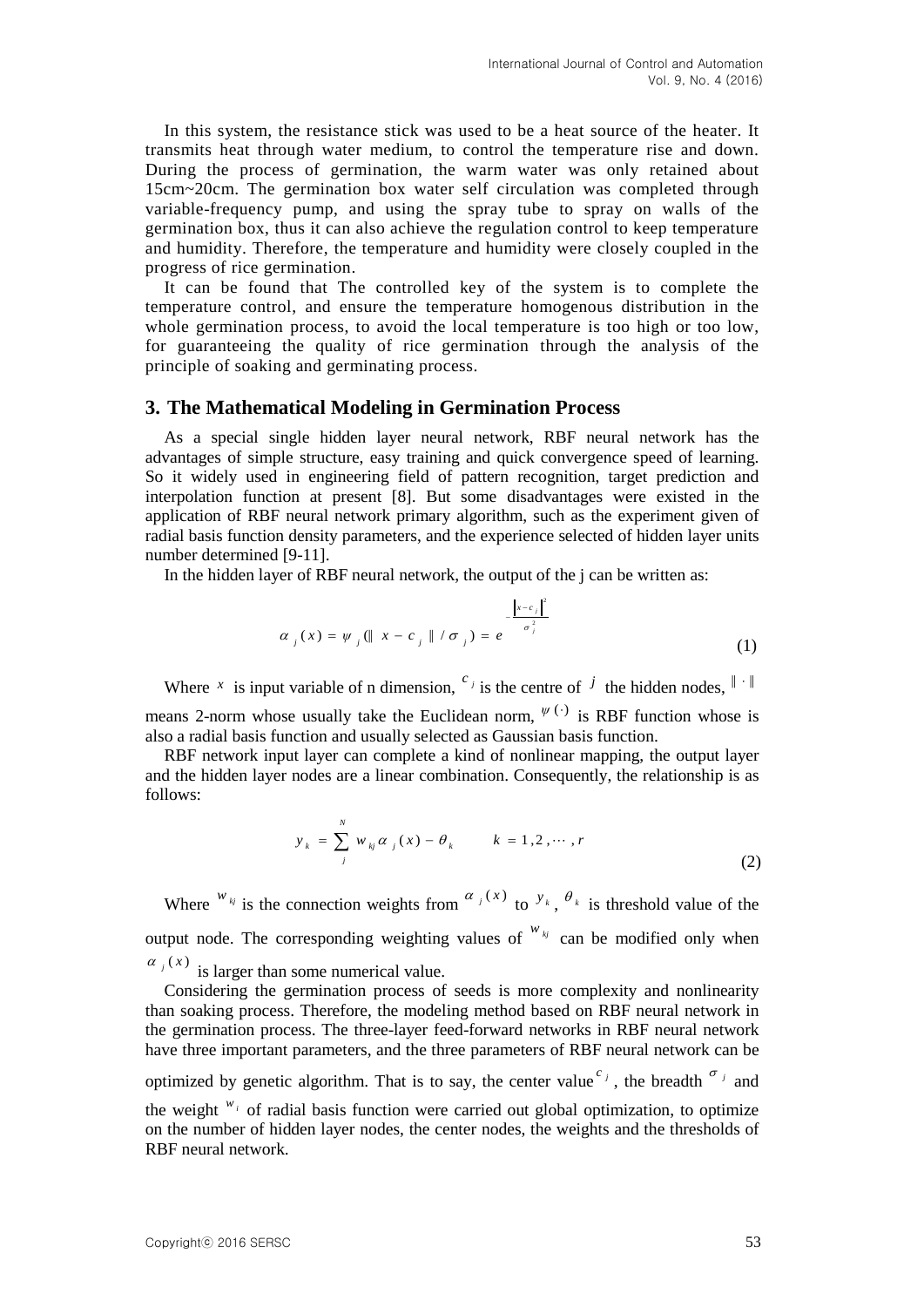#### **3.1. Collecting and Processing of Experiment Data**

The data collection times of germination process was from 11:10 to 22:40 on April 12, 2014. And the water–recycling temperature at  $35^{\circ}$ C ~40 $^{\circ}$ C can make the seeds budding early, then the temperature were controlled between  $25^{\circ}C \sim 31^{\circ}C$ . The standards of spray water temperature were controlled at 32ºC, to ensure the box has a balanced temperature and enough oxygen supply, which are advantageous to budding. The mathematical modeling of sprouting stage need to collect the sample data, thus it is more complex than soaking stage. This experiment collected data of 240 groups, totally. These data contain not only environmental temperature, opening of heater valve and water temperature in the box, but also include opening of spray ball valve.

First of all, all the data were carried on normalization processing:

$$
y_i = \frac{x_i - 0.95 x_{i \text{ min}}}{1.05 x_{i \text{ max}} - 0.95 x_{i \text{ min}}}
$$
(3)

Where  $y_i$  is a value after normalization, the scope is [0, 1];  $x_i$  is measured value;  $\lambda^{x_{i_{\text{max}}}}$  is the maximum of measured value;  $\lambda^{x_{i_{\text{min}}}}$  is the minimum of measured value. The normalization data were listed in Table 1.

| Parameters                     | Part of the normalized data |       |       |       |        |       |
|--------------------------------|-----------------------------|-------|-------|-------|--------|-------|
|                                | No.1                        | No.2  | No.3  | No.4  | No.5   | No.6  |
| Opening of Heater Valve        | 0.025                       | 0.407 | 0.832 | 0.033 | 0.043  | 0.043 |
| <b>Environment Temperature</b> | 0.321                       | 0.240 | 0.352 | 0.604 | 0.731  | 0.521 |
| Opening of Spray Valve         | 0.254                       | 0.287 | 0.054 | 0.589 | 0.476  | 0.532 |
| Spray Temperature              | 0.783                       | 0.925 | 0.744 | 0.630 | 0.451  | 0.316 |
| Pipe Temperature               | 0.250                       | 0.212 | 0.219 | 0.242 | 0.253  | 0.269 |
| Temperature Point 1            | 0.246                       | 0.257 | 0.253 | 0.288 | 0.3101 | 0.261 |
| Temperature Point 2            | 0.253                       | 0.324 | 0.265 | 0.320 | 0.287  | 0.301 |

**Table 1. Part of the Normalized Test Data**

## **3.2. Genetic Algorithm to Optimize the Design of the RBF Network**

As a search algorithm of global optimization, genetic algorithm (GA) derived from an evolution process of biological genetic [12]. For the fitness function, it requires neither continuous or differentiability. This will become a more ideal method of setting parameters [13].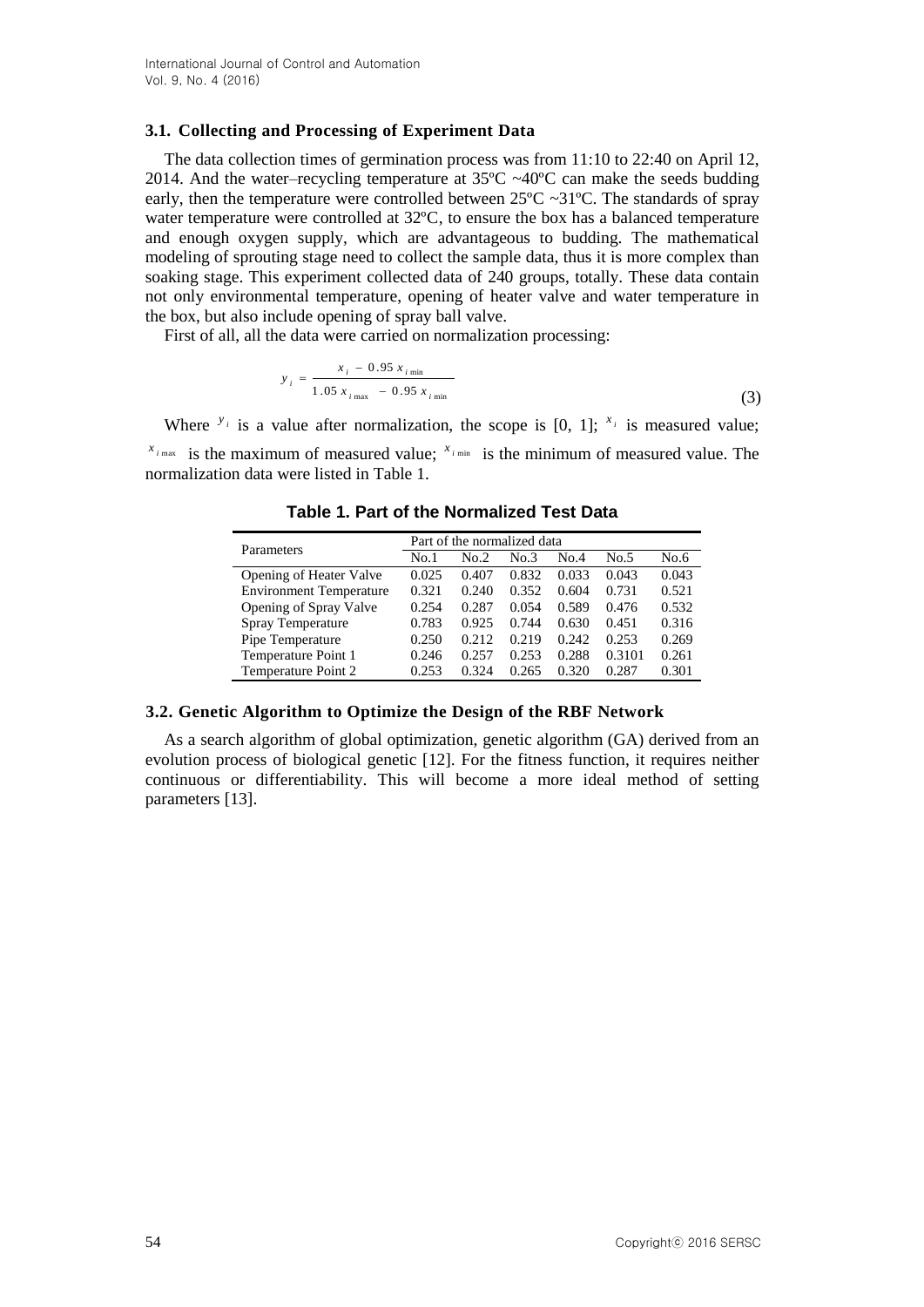International Journal of Control and Automation Vol. 9, No. 4 (2016)



**Figure 2. Genetic Algorithms Basic Flowchart**

This kind three-layer feed-forward network of RBF neural network has three important parameters. They are the center of radial basis function value  $\int$ <sup>c</sup>, breadth  $\int$ <sup>o</sup> and weighting value  $W_i$ . Using the genetic algorithm to optimize the model of RBF neural network, it means conducting a global optimization for these three parameters. The operation is as follows:

- 1) Coding: The three parameters in the RBF network will be compiled into a chromosome through the form of binary string. The way of coding is as follows: the center, width and weight of the different value will be permuted in sequence, and select the number of nodes P of hidden layer in neural network according to the accuracy requirement of the training, to adjust P constantly to meet the accuracy requirement in training process.
- 2) The generation of initial population: The population size is 50, generally select in the scope of 20-100. Each chromosome string were randomly selected within the scope of data range, the center value of hidden layer and width were selected between [-10, 10], and output layer weights is between [1, 1]. Which generate 50 chromosome strings as the initial population.
- 3) Fitness function structure: The training goal of the RBF neural network is to make a deviation between the expected output and the actual output of the network. That means the exact value can achieve a minimum value. Therefore, the fitness function is established as follows:

$$
Fitness = \frac{1}{\sum_{i=1}^{N} \sum_{j=1}^{K} (Y_j(i) - \overline{Y}_j(i))^2}
$$
(4)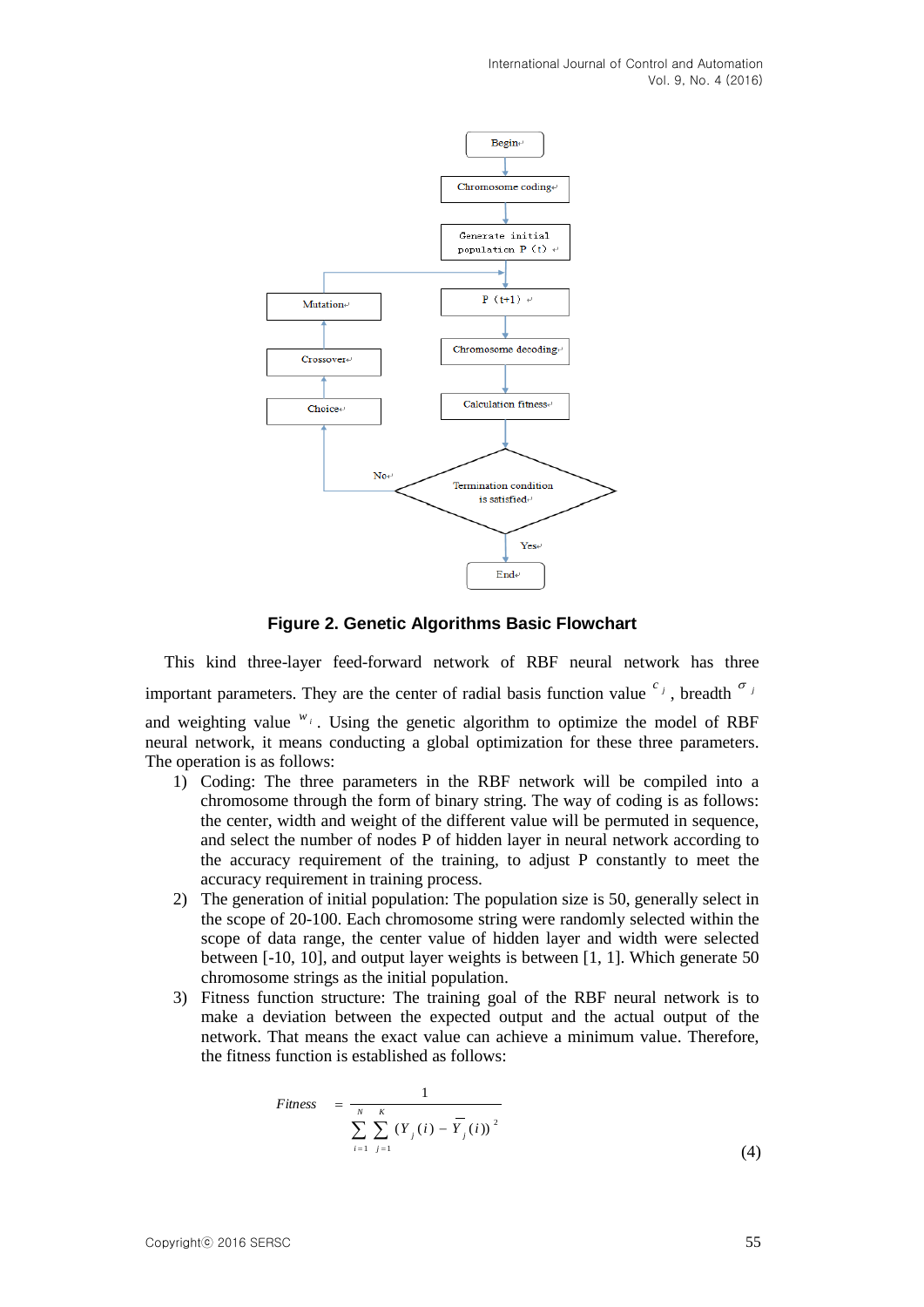Where  $Y_j(i)$  and  $Y_j(i)$  means actual output and desired output, respectively.

- 4) Selecting operation: Roulette method is the most commonly method in selecting operation.
- 5) Interlace operation: Under the way of real number encoding, it generated three random numbers to correspond the real numbers position of the crossover operation. Which means two new individual be generated by the linear combination of two real numbers.
- 6) Mutation operation: The position of the variation point position generates randomly, and then the two points mutate along the position, producing two random numbers within the scope of the parameter selection, to replace all the real number of the mutation point, and the new individual after replace as the next generation of chromosomes.

#### **3.3. Genetic Algorithm to Optimize the Design of the RBF Network**

The RBF neural network that based on genetic algorithm was used to build the model of the germination process, and the input amount of the network were opening of heater valve, environmental temperature, opening of spray ball valve, spray water temperature and water temperature in pipeline, respectively, to take 48 temperature points in the different positions of the seed box as the output amount of the network. The former 120 groups data were regarded as the training sample set of the neural network, and the later 120 groups data were regarded as the test data set to build the model, they both through the normalized processing of the input and output data of 240 groups. The least-square method were used to calculate the output weight value of the RBF network, and the expansion constant of the basis function constant adopt the trial and error method, the

value is 0.84, then the  $\mu$ <sup>+1</sup> evolutionary strategy was used to optimize the number of nodes and the center at hidden layer. The number of parent is 10, each parent individual can produce 9 offspring individuals, and each parameter is a 16-bit binary string, the population size of selection is 20, using the adaptive mutation method, the maximum evolution algebra is 200. The end conditions are the average fitness of continuous three

generations population less than  $3 \times 10^{-15}$  or reach the maximum evolution algebra, the maximum and minimum probability of variation are 0.3 and 0.8, and extension constant of hidden layer center is 0.84, the fitness function curve is shown in Figure 3. Thus it can be seen that the change trend of average fitness value is rising, gradually, and then tend to be the best fitness value.<br> $45$ 



**Figure 3. Group Fitness Evolution Curve**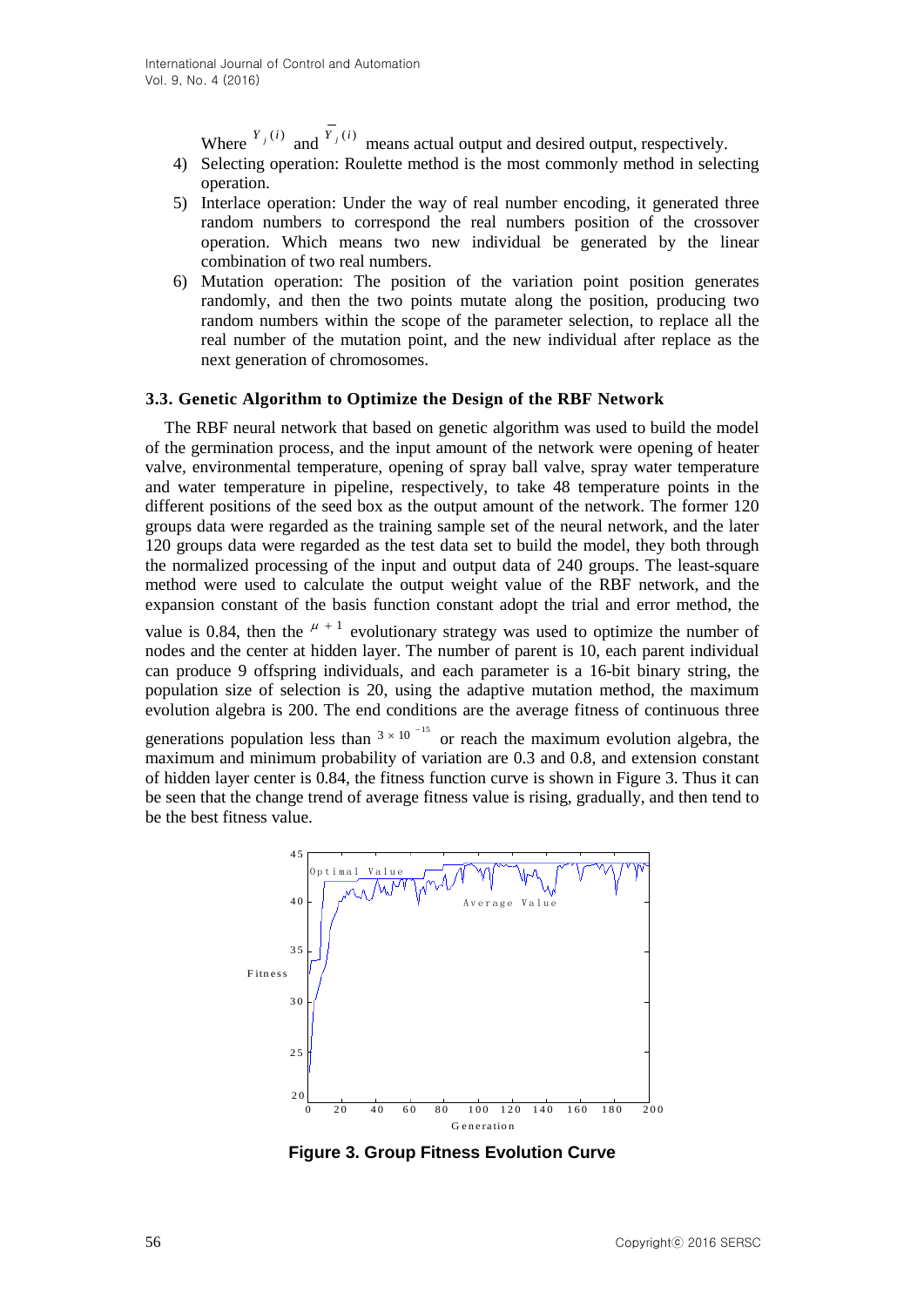The RBF network model that based on genetic algorithm chose 50 hidden layer nodes. The test curve of the seeds box temperature is shown in Figure 4, and the temperature error curve is shown in Figure 5.



**Figure 5. Temperature Error Curve**

It can be seen in the figure, the temperature deviation is Td, and can meet the accuracy requirement of the system only when the temperature test error range is [-3.152ºC, 1.962ºC], the average value of the temperature test error is 0.137ºC and root mean square error of the temperature is 0.2157ºC.

## **4. The Control Of Fuzzy-PID**

The key problem is the setting of PID parameters in the design of conventional PID controller [14-15]. But for the nonlinear system, the property of self-adaptability, robustness performance and so on, which often can not meet the requirement of the system performance [16-17].The fuzzy logic control method were applied to set the three parameters of PID, in the process of setting, using the triangle as fuzzy membership function, and the bottom margin distribute, uniformly. Furthermore, assume that the curve of the membership function is axisymmetric, the discourse universe of the deviation and the change rate of deviation fields are both set as [1, 1] in the membership function, and defined seven fuzzy subset, respectively. Then according to the above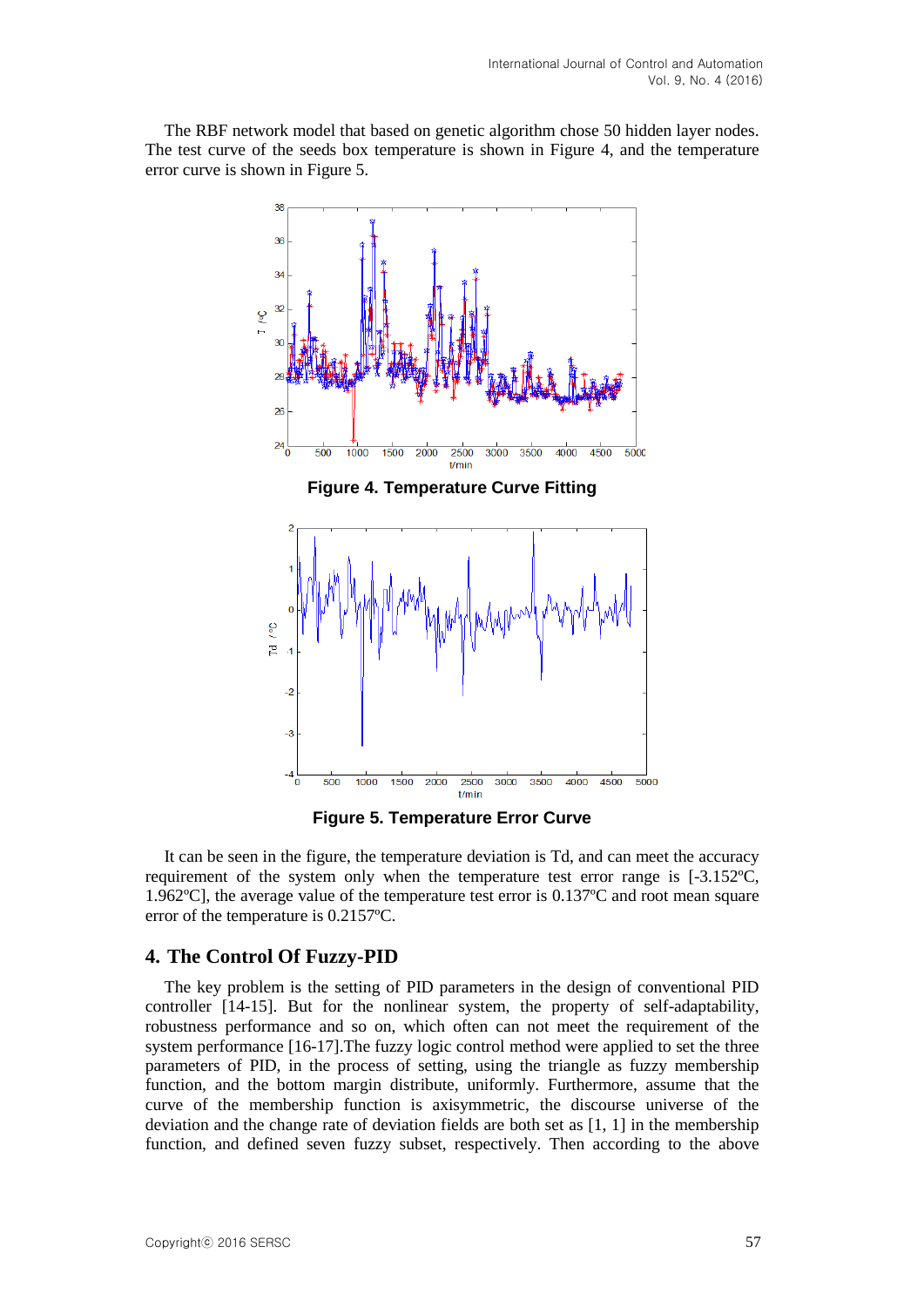method of the composition inference and the solution defuzzification, there are total  $7 \times 7 = 49$  fuzzy rules can be obtained in Table 2. It can be seen in the rule table that the rules were obtained according to the logical results of experiment.

| $\mathbf{U}$ |           | E                       |                   |  |  |                |  |                |
|--------------|-----------|-------------------------|-------------------|--|--|----------------|--|----------------|
|              |           | NB                      | NM NS ZO PS PM    |  |  |                |  | - PB           |
|              | <b>NB</b> |                         | PB PB PM PM PS ZO |  |  |                |  | Z <sub>O</sub> |
|              | NM.       | PB PB PM PS PS ZO NS    |                   |  |  |                |  |                |
|              | <b>NS</b> | PM PM PM ZO ZO ZO NM    |                   |  |  |                |  |                |
|              | ZO.       | PM PM PS ZO NS NS NM    |                   |  |  |                |  |                |
| EC           | <b>PS</b> | PS PS ZO NS NS NM       |                   |  |  |                |  | <b>NM</b>      |
|              | <b>PM</b> | PS —                    |                   |  |  | PS ZO ZO NM NM |  | $N_{\rm B}$    |
|              |           | PB ZO NS NS NM NM NB NB |                   |  |  |                |  |                |

**Table 2. Fuzzy Control Rule**

In the Table 2, seven fuzzy subset were set as "maximum of positive direction( *PB* )", "median of positive direction( PM )", "minimum of positive direction( PS )", "zero( <sup>ZO</sup> )", "minimum of negative direction( <sup>NS</sup> )", "median of negative direction( $^{NM}$ )", "maximum of negative direction( $^{NB}$ )", respectively. As shown in Table 2, the 49 fuzzy rules can be described as follows:

 $R_1$ : If *E* is *NB* and *EC* is *NB*, then *u* is *PB*;  $R_2$ : If *E* is *NB* and *EC* is *NM*, then *u* is *PB* ;.....  $R_{49}$  : If *E* is *PB* and *EC* is *PB*, then *u* is *NB*.



**Figure 6. U Membership Function Curve**

We assume that the membership function curve of the control quantity  $U$  is single point type as shown in Figure 6, and it is still an axisymmetric curve. Then the accurate value can be obtained by the weighted average method.

Consequently, as shown in Figure 7, the mean square error of the seeds box temperature in the process of soaking and germination were controlled by the fuzzy-PID algorithm, the distribution range of visible mean square deviation is [0, 0.045]. This greatly shrank the difference of each temperature points. Obviously, the fuzzy-PID control can be used to control the soaking and germination of rice seeds box, and through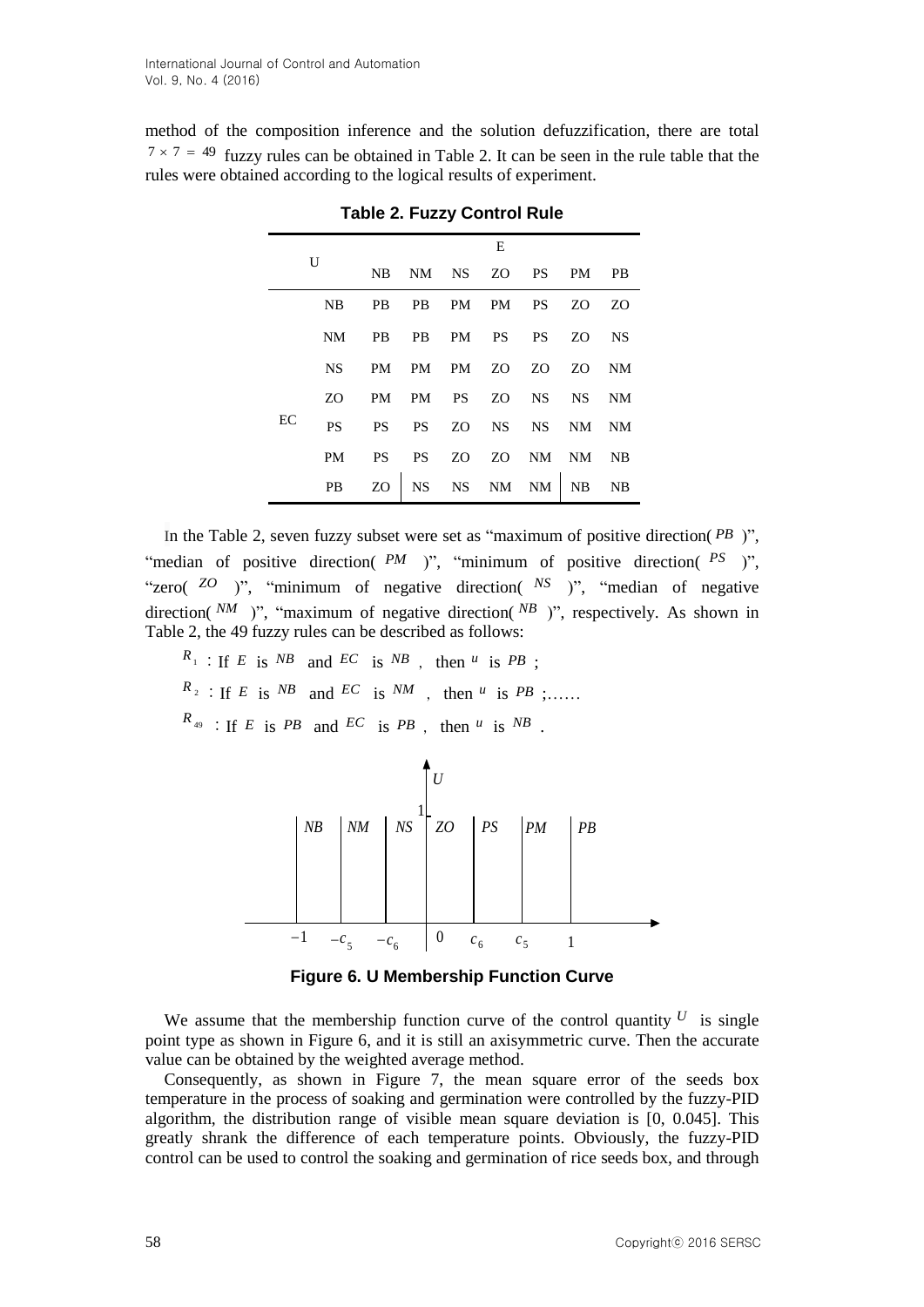

this method we can meet the control requirements of higher temperature.

**Figure 7. Mean Square Error Curve of Box Temperature of Fuzzy - PID Control**

But considering the mean square error of each point temperature cannot to explain all the uniformity of al temperature point distribution, enough. So the temperature of the 48 points in seeds box can be obtained only by the control strategy of the fuzzy-PID. As shown in Figure 8, the curved surface of each temperature points in peregrination process were exhibited by the three-dimensional curved surface chart in Matlab.



#### **Figure 8. Sprouting Process Temperature Point Distribution Surface Chart**

It can be seen in the Figure, the temperature field of the germination process is uniformly distributed, and the curved surface of temperature points is basically maintain between 27.5ºC~29.5ºC. It completely meets the temperature requirements in the germination process.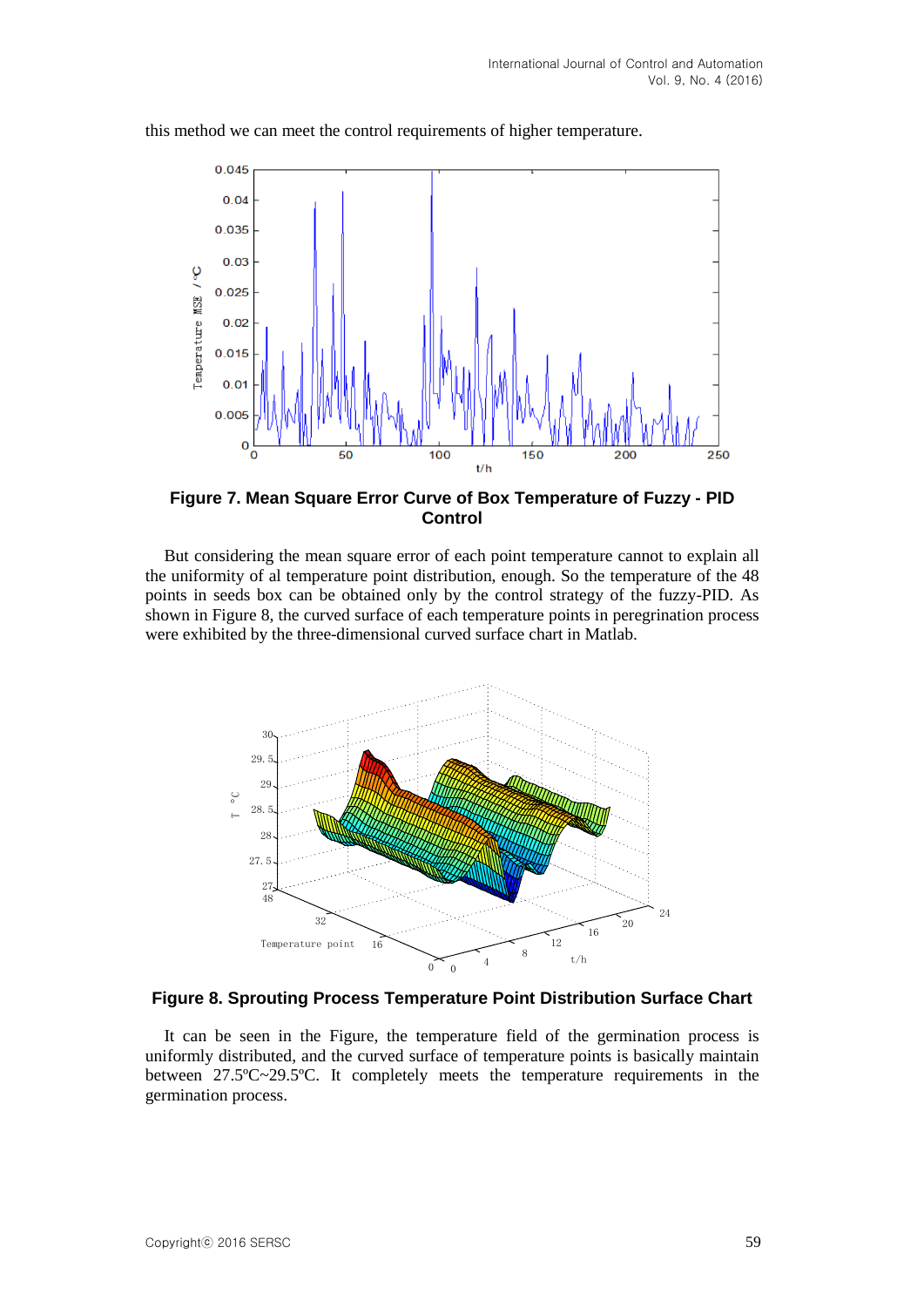## **5. Experimental Verification**

It is proved by Matlab Simulation, the effectiveness of the proposed control scheme. Using rice seed sprouting test bench make the system complete an accelerating seed germination process. In the experimental conditions for the heating valve opening 0.477, 11ºC Environment temperature, spray ball valve opening 0.267, spray water temperature 41ºC, pipeline water temperature within 32ºC, 48 points of temperature evenly distributed between the layers, the accelerating seed germination process of the Kongyu 131 experiment research. The test performance indicators are shown in Table 3:

**Table 3. Performance Indexes of Verification Test**

| <b>Varieties</b> | Budding rate | Budding uniformity |
|------------------|--------------|--------------------|
| Kongyu131        | 94.8%        |                    |

The rice varieties performance indicators of the Kongyu 131 show that the data obtained by the verification test of combined control of PID and fuzzy-PID are close to the expected value and can meet the technical requirements, which is obtained through the verification experiment.

## **6. Conclusion**

In rice germination process, this paper used the RBF neural network to conduct a system modeling, and optimized the network parameters through the genetic algorithm. The optimized system model through the simulation study can guarantee the temperature test error range between [-3.152ºC, 1.962ºC]. The average value of the temperature test error is 0.137ºC, and the root mean square error is 0.2157ºC. They all reach the accuracy requirements of the system. The uniform distribution of temperature in the soaking and germination box was realized by fuzzy-PID control method, and the experiment show that this method can improve the sprouting rate of rice. This will provide a reliable guarantee for the later production of the rice germination.

## **Acknowledgments**

This work is supported by the Fostering Plan of Heilongjiang Bayi Agricultural University (Grant No.XZR2014-13).

## **References**

- [1] S. Gu, "Synchronous Germination of Rice Seed Soaking Method", China Rice, vol. 8, no. 4, **(2002)**, pp. 29.
- [2] X. Xu, "Soaking and Pregermination Technique of Rice Seed", Seed Science &Technology, vol. 29, no. 8, **(2009)**, pp. 33-34.
- [3] F. Zhang, S. Yi, Y. Liu and K. Liu, "Design of Temperature and Water Level Control System for Rice Seed Germination Box", vol. 36, no. 12, **(2014)**, pp. 34-37.
- [4] J. Shi, H. Cao and F. Tan, "Design of Soaking Germination Automatic Monitoring System Based on PLC", Journal of Agricultural Mechanization Research, vol. 35, no. 8, **(2013)**, pp. 192-195.
- [5] G. Tao, S. Yi, Z. Li and D. Shi, "Temperature Field Analysis of Water Immersion Temperature Rice Seed Soaking Germination Equipment", Transactions of the Chinese Society for Agricultural Machinery, vol. 42, no. 10, **(2011)**, pp. 90-95.
- [6] X. Mao, S. Yi, L. Yu and D. Shi, "Design on Large-Scale Concentrated Soaking Germination Equipment in Intelligent Temperature Control For Rice", Journal of Heilongjiang Bayi Agricultural University, vol. 23, no. 2, **(2011)**, pp. 66-68.
- [7] B. Wang, Y. Bao and C. Fan, "The Research of the Heat Preservation and the Heating System of the Paddy Rice Presoaking and Germination Greenhouse", Journal of Agricultural Mechanization Research, vol. 30, no. 9, **(2008)**, pp. 66-68.
- [8] X. Zheng, Q. He and Y. Fei, "The Safety State Model Identification of Tower Crane Based on RBF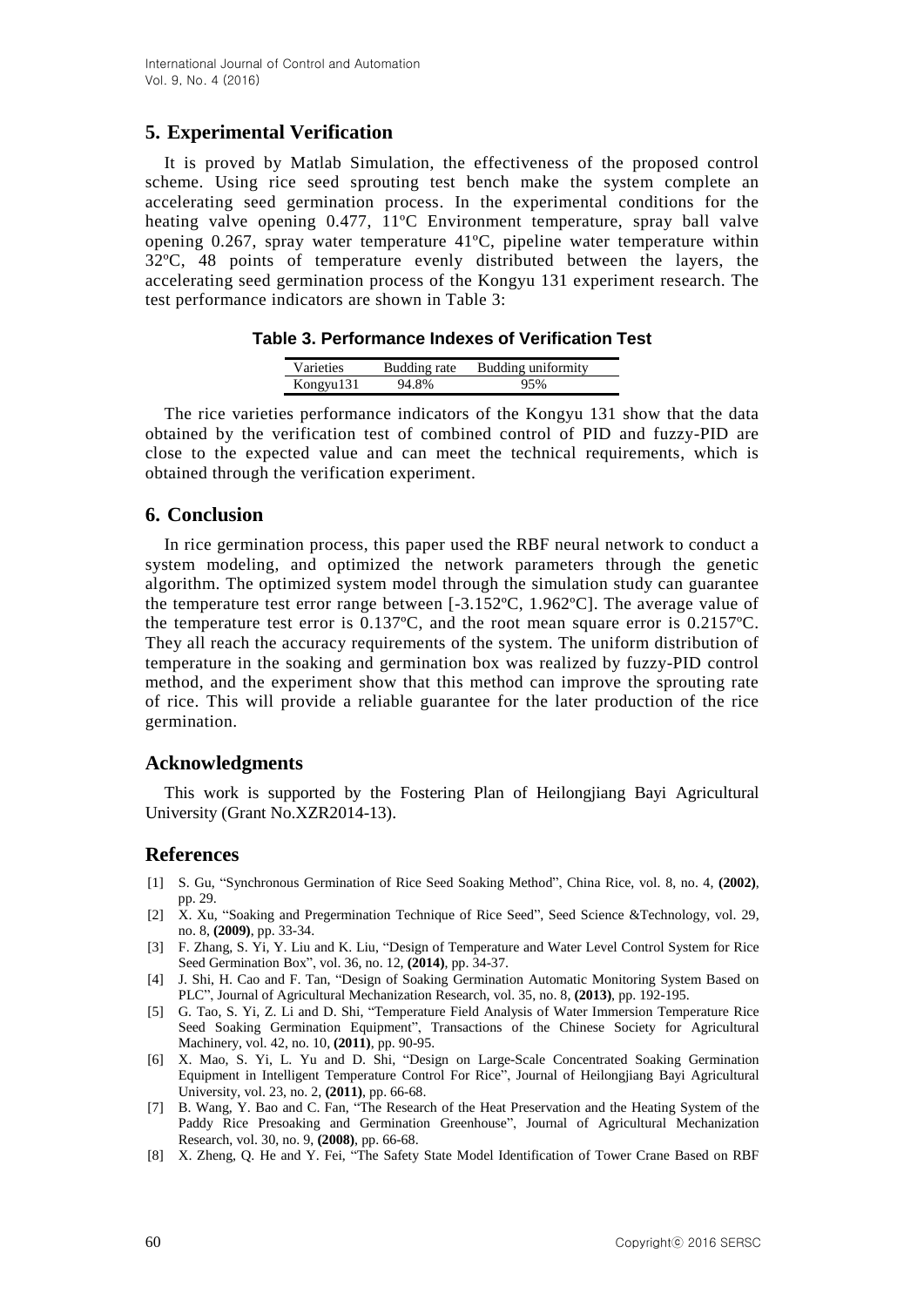Neural Network and Uniform Design", Machinery Design & Manufacture, vol. 1, no. 1, **(2005)**, pp. 78- 80.

- [9] X. Hou, Y. Hu, Y. Li and X. Xu, "Rational Structure of Multilayer Artificial Neural Network", Journal of Northeastern University: Natural Science, vol. 24, no. 1, **(2003)**, pp. 35-38.
- [10] N. A. Magnitskii, "Some New Approaches to the Construction and Learning of Artificial Neural Networks", Computational Mathematics and Modeling, vol. 12, no. 4, **(2001)**, pp. 293-304.
- [11] S. W. Choi, D. Lee and J. H. Park, "Nonlinear regression using RBFN with linear submodels", Chemometrics and Intelligent Laboratory Systems, vol. 65, no. 2, **(2003)**, pp. 191-208.
- [12] C. Guo, Y. Wang and X. Wang, "The optimization of PID parameter for hydraulic servo system based on genetic algorithm", Machine Tool & Hydraulics, no. 8, **(2004)**, pp. 14-16.
- [13] C. Liang P. Lü, J. Ji and X. Wang, "Optimization of PID Parameters for Electro- hydraulic Variable Rate Fertilization System Based on Genetic Algorithm", Transactions of the Chinese Society for Agricultural Machinery, vol. 44, supp. 1, **(2013)**, pp. 89-93.
- [14] S. Gao, X. Gao and Z. Zhu, "Stripper Temperature Control Method Based on Variable Universe Fuzzy-PID", Journal of Northeastern University(NaturalScience), vol. 31, no. 10, **(2010)**, pp. 1369- 1372.
- [15] H. Tang, Z. Li, Z. Wang, X. Zhang and Y. Su, "A fuzzy PID control system", Electric Machines And Control, vol. 9, no. 2, **(2005)**, pp. 136-138.
- [16] X. Wang, H. Sun and D. Zhang, "The Fuzzy-PID Control Design and Dynamic Simulation for Dynamometers", Journal of Harbin University of Science and Technology, vol. 14, no. 2, **(2009)**.
- [17] P. Rong, R. Dai and G. Fu, "Fuzzy Control Systems Based on the Variable Universe and Changing Fuzzy Rules", Journal of Harbin University of Science And Technology, vol. 11, no. 5, **(2006)**, pp. 34- 36.